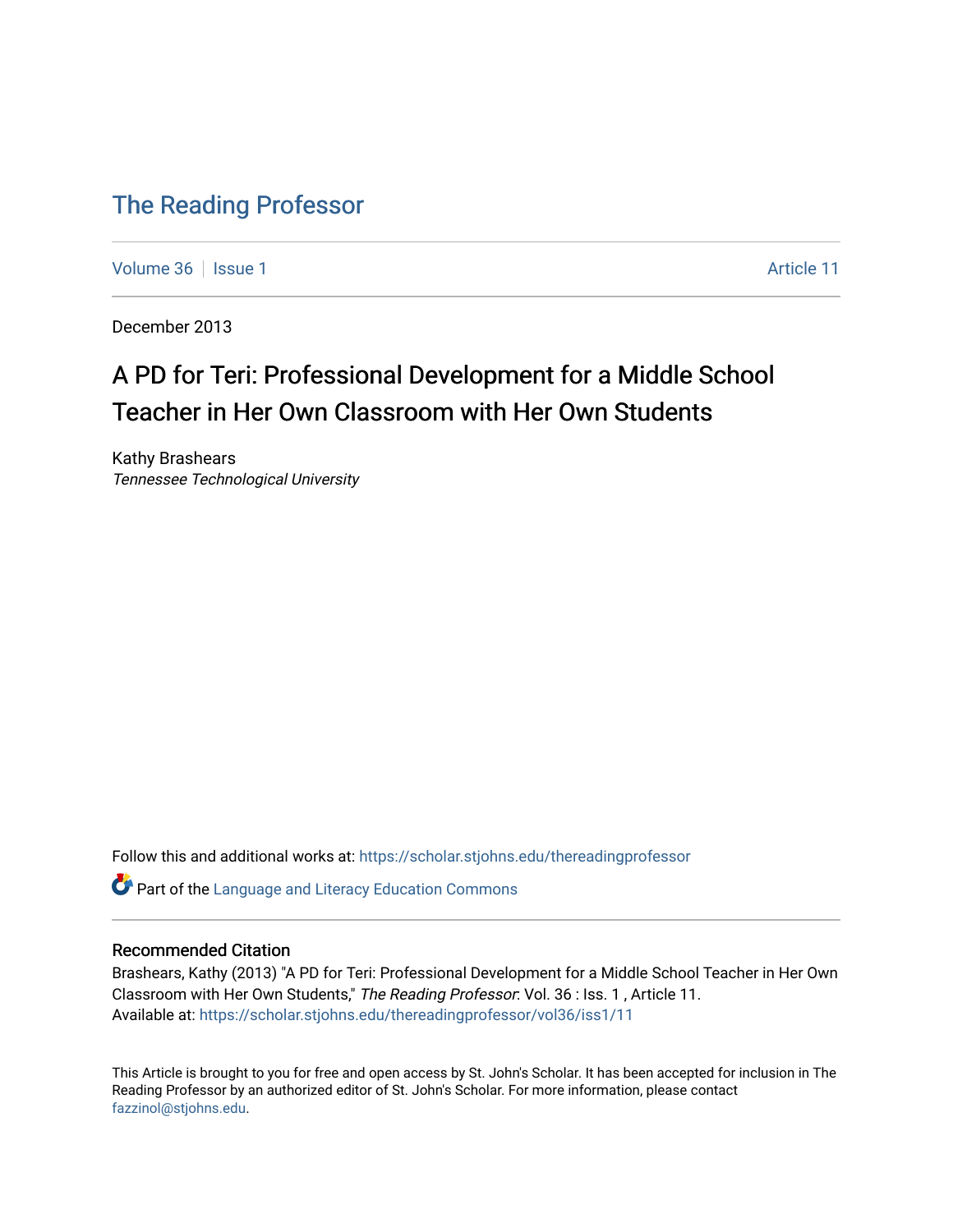# A PD for Teri: Professional Development for a Middle School Teacher in Her Own Classroom with Her Own Students

KATHY BRASHEARS, Tennessee Technological University

#### **Introduction**

During the beginning of her second year of teaching, Teri (pseudonym), one of my former undergraduate students, invited me to serve as a guest reader for her middle grade students in a rural, east Tennessee school. At the end of the same school year, she again contacted me—this time in regards to an idea for her own professional growth for the upcoming school year. She exclaimed, "My students just aren't doing well. I need help" (personal conversation).

#### **Review of the literature**

After reviewing the literature regarding professional development, I discovered that "…intensive and sustained efforts over a period of time are more likely to be effective in improving instruction than intermittent workshops with no follow up mechanisms…" (Wei, R.C., Darling-Hammands, L., Andree, A., Richardson, N., & Orphanos, S., 2009, p. 58). Furthermore, a position statement issued by the National Middle School Association (NMSA, 2004) suggests a "… link between staff development and increased student achievement" and that effective PDs gave teachers the "…opportunities for discussion, reflection, and follow up." Although not unexpected, no studies were found that involved explicitly modeling for teachers pre-selected reading and writing strategies with their own students and in their own classrooms over an extended period of time.

# **Identification of the focus for the PD**

Before discussing what areas Teri wanted to address in her PD, I reviewed the position statements from the International Reading Association (IRA). Specifically, IRA suggests that "[T]eachers and administrators must…evaluate methods and programs through the lens of their particular school and classroom settings. They must determine if the instructional strategies and routines that are central to the materials are a good match for the children they teach" (www. reading.org). With this in mind, I decided to empower Teri to direct her own PD and, as a result, based on her students' standardized test scores and the School Improvement Plan (SPI), Teri targeted two areas for growth—the teaching of vocabulary and reading comprehension—via reading and writing strategies. Having provided her with a list of strategies targeting vocabulary and reading comprehension, Teri then decided upon six of these for me to target when developing her PD. These targeted areas included strategies involving think alouds, graphic organizers, self-selection of words, word walls, dramatization of words, and word sorts (Roe, Smith, & Burns, 2011). After each model lesson concluded, with at least one of the previously listed strategies included, Teri was then responsible for using the strategy with her students across content areas.

# **Questions**

Throughout the implementation of the study, the following

three questions guided the research and the design of the PD: (1) How will modeling for specific comprehension strategies influence teaching? (2) How will modeling specific literacy strategies affect student learning? and (3) How will scaffolding for the teacher affect student attitude toward reading?

# **The Plan for intervention**

Having served as Teri's instructor in a reading methods course, I recognized our potential to work together toward a common literacy goal. I was, therefore, persuaded to try something "radical" in the world of professional development. Over a period of approximately 9 months—September to May—I would apply what I learned about professional development from the literature review, and I would model for Teri the teaching of pre-selected literacy strategies with her own students in her designated classroom. Ultimately, I would visit her classroom between one and three hours on at least one Friday each month, and the number of visits would depend on weather-related school closings, the school calendar, and our own schedules. After each visit, we would follow up with one another by phone or, whenever possible, through face-to-face meetings during lunch or her planning time. We also e-mailed and/or talked with each other on the phone during the time between my visits. While I, too, conveyed my desire for Teri to keep a reflective journal, she insisted that she simply did not have time for professional journaling. However, she assured me that she understood the importance of reflective practices and pointed out that our telephone conversations and e-mails between visits would provide her with avenues for reflection.

During the implementation of the PD, I would also collect data including pre-surveys, post surveys, and interviews with the teacher and students, student work, as well as student assessments already in place. The data collection would help determine the success of the intervention.

# **Strategy modeling**

In the first PD lessons I taught, I modeled using think alouds as well a Venn diagram. Because Teri cautioned that any reading or writing activity was a difficult sell with her students, I also modeled using picture books, hoping to motivate Teri's middle school students. Murphy (2009) lends support for this type of endeavor by suggesting that "Picture books are effective teaching tools in middle level classrooms... They appeal to early adolescent students because of their interesting artwork, accessible language, and brief text, which stimulate enjoyment" (p. 24). Also, as Yopp and Yopp (2007) pointed out, "Research by Haynes and Ahrens revealed that printed texts—including children's books—contained more rare words than language used in adult and children's television programs and adult conversations" (p. 157). Because of the vocabulary, humor, and differing points of view featured, I chose the following books—*The Wolf's Story*  (Forward, 2007), *The Three Little Wolves and the Big Bad* 

1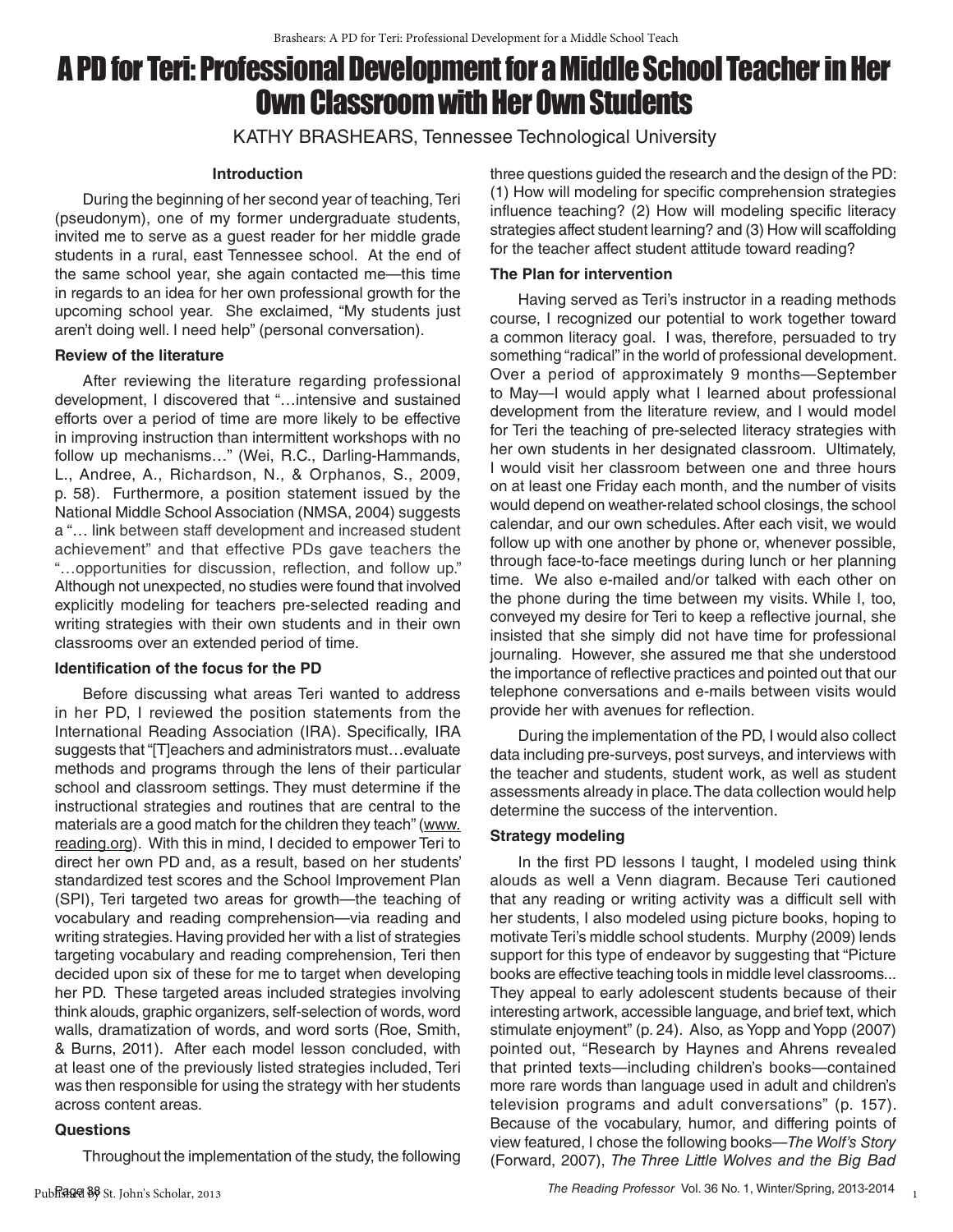*Pig* (Trivizas, 1997), and *The True Story of the Big, Bad Wolf*  (Scieszka, 1989). I later used the picture books *Voices in the Park* (Brown, 1998) and *The Empty Pot* (Demi, 1990) to model the teaching of vocabulary and reading comprehension skills. I, too, introduced her students to the following novels: *The Teacher's Funeral* (Peck, 2004)*, Al Capone Does My Shirts*  (Choldenko, 2004)*, The Outsiders* (Hinton, 1971)*, Walk Two Moons* (Creech, 1994)*,* and *Love That Dog* (Creech, 2001).

Although Teri had not previously used novels with her students, with her consent, I provided the class with multiple copies of the previously mentioned novels via my personal library and a used bookstore. At different times throughout the study, I introduced novels through the teaching of one or more of the pre-selected strategies.

When introducing one of the first novels, *The Teacher's Funeral*, I pre-taught vocabulary which allowed me to model the strategy of self-selecting words. I modeled choosing words that intrigued me or words that I thought the students might now know. For example, to pre-teach the word "manicotti" from *Al Capone Does My Shirts,* I introduced a word wall and a second graphic organizer, adopted from the Frayer model (Frayer, D., Frederick, W. C., and Klausmeier, H. J., 1969). I provided students with several copies of the graphic organizer and encouraged them to self-select vocabulary from any of their readings and to record the words on the sheet. To deepen comprehension, students also created character maps similar to those found at www.ReadWriteThink.org (2013).

 With the novels, I also specifically modeled dramatizing words such as "rigor mortis" and engaged students in physically acting out words to help better understand word meanings. I, too, introduced word sorts, both open and closed, to pre-teach vocabulary as well as to examine word structures and definitions.

In addition, I provided students with a graphic organizer, namely a predict-o-gram (Blachowicz and Fisher, 2002). This graphic organizer not only encouraged students to make predictions about a story, specifically *The Empty Pot*, it also engaged the tactile learners because they were required, after writing given word on a separate slip of paper, to physically place the words in the appropriate area of the chart. The use of the graphic organizer also provided for social interaction because students worked on their chart in pairs, defending their predictions or placement of the words both before and after the reading of the story.

Another graphic organizer I modeled was the anticipation guide that requires students to provide evidence from the story to support their responses. I adapted one from www. ReadWriteThink.org to specifically use with the picture book, *Fly Away Home* (Bunting, 1993). For students who were reluctant to share their thinking out loud, this provided another avenue for students to prepare or organize their thoughts before sharing.

https://scholar.org/col.arg/col.arg/col.arg/col.arg/col.arg/col.arg/col.arg/col.arg/col.arg/col.arg/col.arg/col<br>https://scholar.stjohns.edu/thereadingprofessor/vol36/iss19<sub>11</sub>2013-2014 With Teri continuing to point out that her students were reluctant writers, I decided to introduce them to the writing of poetry. We began with *Love That Dog* and, as I had suspected, several of the students said they identified with the main character's dislike of poetry. The class then participated in a grand conversation where we discussed the pros and cons

of reading and writing poetry.

In my next classroom visit, Teri and I performed a poem for two voices, and her students were hooked! They took turns reading from *Joyful Noise* and *I Am Phoenix*, both by Paul Fleischman (1998, 1999).

Later, in science class, I modeled reading a non-fiction text about owls, as well as identifying text features and key points, in an online source, *The Owl Pages* (http://www. owlpages.com/articles.php?section=owl+physiology&title=d igestion). I also modeled asking questions to assess student reading comprehension: Students identified the main idea of the article and made inferences regarding owl behaviors. In addition, I modeled using context clues to decode what the author meant by "regurgitation" as well as "prey" and, in pairs, we even dissected owl pellets. Then, I pulled out *Joyful Noise* once more and shared that, as a class, we were going to write a poem for two voices, focusing on owls. From there, students, on their own and in pairs, began writing poems for two voices during class time and outside of class time.

On still another day, I modeled writing a poem using George Ella Lyon's (1999) *Where I'm From* format. After listening to the podcast of the author reading her poem, *Where I'm From*, students talked about how they related to the poem: They shared that all but one had grown up in the Appalachian area just as George Ella Lyon. With unanticipated enthusiasm, students worked on their own poems, using the format for *Where I'm From* and an *I Am* format found on an interactive website (http://ettcweb.lr.k12.nj.us/forms/iampoem.htm). Some students even opted to share their poems out loud. When reading the following poems, Teri's own enthusiasm and pride for her students was evident in her question: "*My* students wrote these?"

# **I Am From**

I'm from family reunions and playing guitars

I'm from moving and cookouts

And from shooting guns

I'm from "*Thunder is God bowling"* and "*Sleep tight don't let the bed bugs bite",* and "*Pain is weakness leaving the body*."

I'm from bluegrass music playing.

- I'm from [East Tennessee] and [I'm] part Cherokee.
- I'm from chicken and banana puddin'...

#### **I Am From**

I am from the cell phone, a big screen TV, and dirty dishes.

I am from comfortable rooms, good smells. I am from the rose in the garden and the [big] oak tree.

I am from having fun and hazel eyes, from [Nona and Kathleen].

I'm from partying and cleaning and from hanging out.

I'm from *don't drink* and *don't do drugs* and *If You're Happy and You Know It*.

I'm from Christmas dinner and East Tennessee, cherry pie, and cotton candy…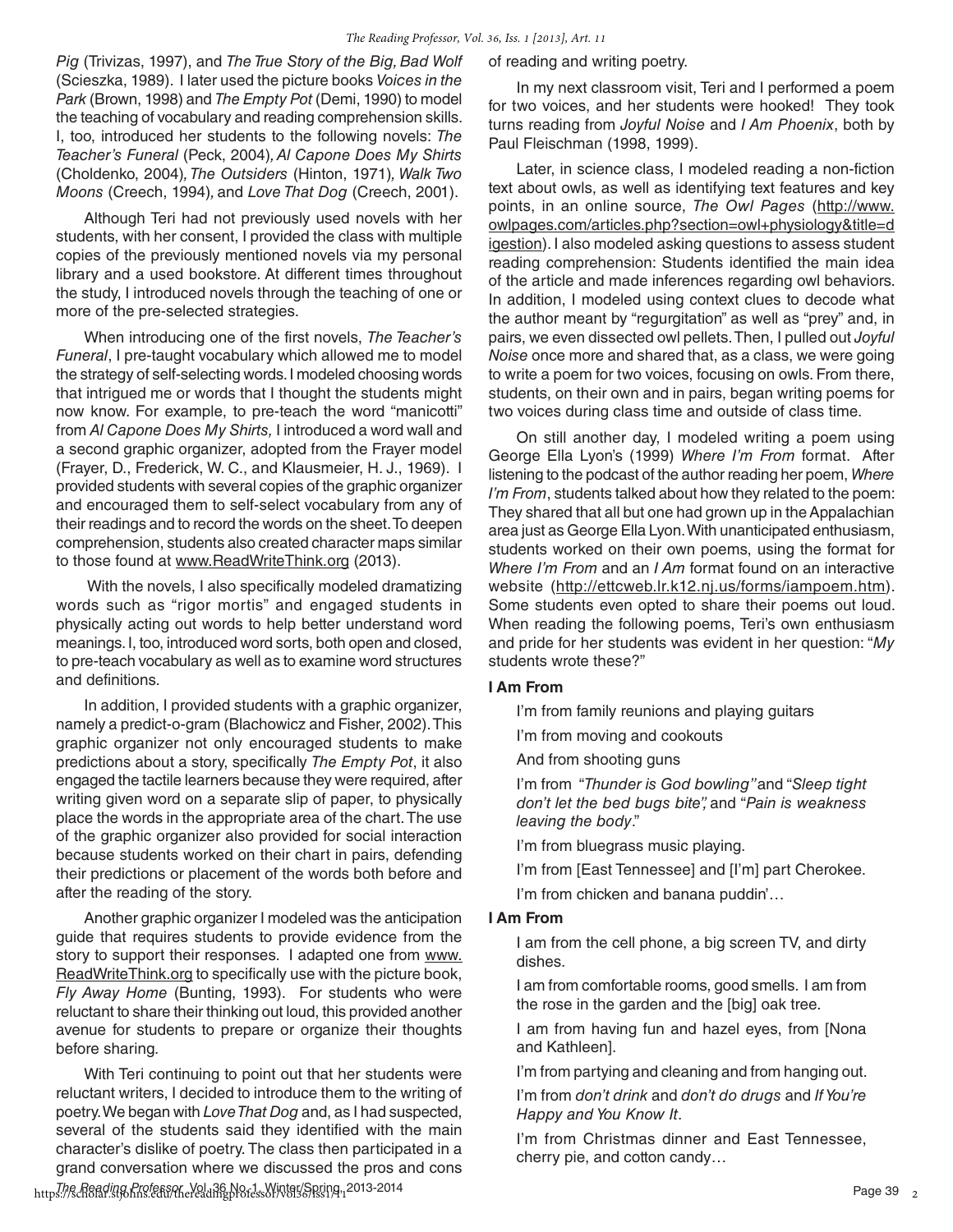Later in the year we took our writing to another level while engaging in a small multi-genre report centering on the nonfiction story *Mailing May* (Tunnell, 2000). As a class we made a word wall for the book and talked about possible genres to use in telling the nonfiction story from different perspectives.

While discussing multi-genre reports, students soon realized that in order to successfully write the multi-genre pieces, they needed to know more about the era in which May lived, train transportation, and even what she might have seen or experienced on her journey to her grandmother's home. As a result, students conducted research and wrote pieces from the perspective of many of the characters in *Mailing May*. For example, students wrote personal letters from the perspective of May and her grandmother as well as a telegram from the perspective of May's father. One student even wrote an essay comparing the type of locomotive in the story to the magnetic trains used in Japan.

#### **Reflective practice**

After my classroom visits, Teri and I discussed aspects of my lessons that unfolded smoothly as well as those that did not go as planned. We also discussed follow up lessons that Teri had implemented or would provide as well as ideas to promote student use of the modeled strategies. Teri specifically talked about using the modeled strategies across the curriculum and shared, after the completion of the PD, that it was these times of reflection and discussing specific lessons and results with another person she would miss the most.

#### **Findings**

# *Question One: How will modeling for the classroom teacher specific comprehension strategies influence her teaching?*

First, according to Teri, she now uses vocabulary strategies more often and across content areas. In an informal conversation, she shared that talking with her students about connections with the text, especially those involving vocabulary, are now part of their routine. Evidence collected in field notes supports her claim: "During her lunch break, the teacher talks about how she now plans to use the strategies not only in her language arts classes, but also in social studies and science classes" (field notes). At another time, Teri shared that she instructed students in history to use Venn diagrams to compare the Old Stone Age to the New Stone Age (field notes).

Second, Teri credits the modeling of vocabulary instruction with the fact that she and her students are reading more and that she is using an increased number of instructional strategies. For example, at the beginning of the intervention she reflects, "Since [she] began working with my students, we have put up a word wall. The students really like the word wall…[and] are now looking for words that they do not know" (personal correspondence). In the post-survey she identifies the word wall as a previously unused strategy: "I did not have one [word wall] before. In addition, I am having the students write down words in stories that they do not know… and…[create] semantic map[s]" (teacher survey).

Third, Teri shares that she has plans to use specific

strategies where before she did not: In the middle of modeling word sorts, the teacher commented that she planned to use this same strategy with their spelling words later in the week (field notes). She also stated her intention to use multigenre reports in an upcoming language arts unit (personal conversation).

Fourth, Teri shares some specific effects of having vocabulary strategies modeled for her with her students:

[Her]….research was a great opportunity for me to observe how to model for my students. Not only was it a great review of strategies, I also learned some new strategies. One of the most important benefits for me was it brought back my love for teaching reading and teaching it in the correct manner. Since I teach all subjects for three grade levels, my days are overflowing. I have to rush and cut corners when and where I can. Sometimes, it has been "read this story and do the exercise at the end." That is a terrible way to teach reading! [Her] research was a gentle reminder of the importance of teaching reading" (personal correspondence).

Along with using more and different literacy strategies, Teri, too, acknowledges that

"This has renewed my love for teaching…and reading" (personal correspondence). She also mentions that she became more aware of reflecting on her teaching practices because she knew I was likely to question her about any newly acquired insights. She, too, states that I provided a much-appreciated sounding board: "I'm so excited to have somebody to talk to about all of this" (personal correspondence). In one of her last e-mails regarding the project, Teri additionally shares that her "main research goal, the effectiveness of modeling reading strategies for teachers, was very successful. I am now using more strategies, I am modeling for my students, and I love teaching reading again*"*  (personal correspondence*).*

Question Two: How will modeling specific literacy strategies influence student literacy outcomes?

Teri reflected in an e-mail that students were positively impacted by the modeling of specific literacy strategies: "My students want to read more novels…Also, students [who] would never ask me for a definition of a word, are doing so" (personal correspondence). In addition, Teri said that some students were using the strategies without her first mentioning them. For example, she shared that one student volunteered to record words, from the readings that he and his peers did not know. She, too, pointed out that another student complained when specific words had not yet been added to the word wall and that she had overheard students referring to the word wall as they completed writing assignments (field notes). Moreover, in a student interview, one student indicated that she now applied what she did in class to authentic reading experiences: "I compare things… like we did with those Venn diagrams. What's in the shampoo and conditioner…?"

Additional evidence from field notes suggests that students are now taking more ownership of their learning.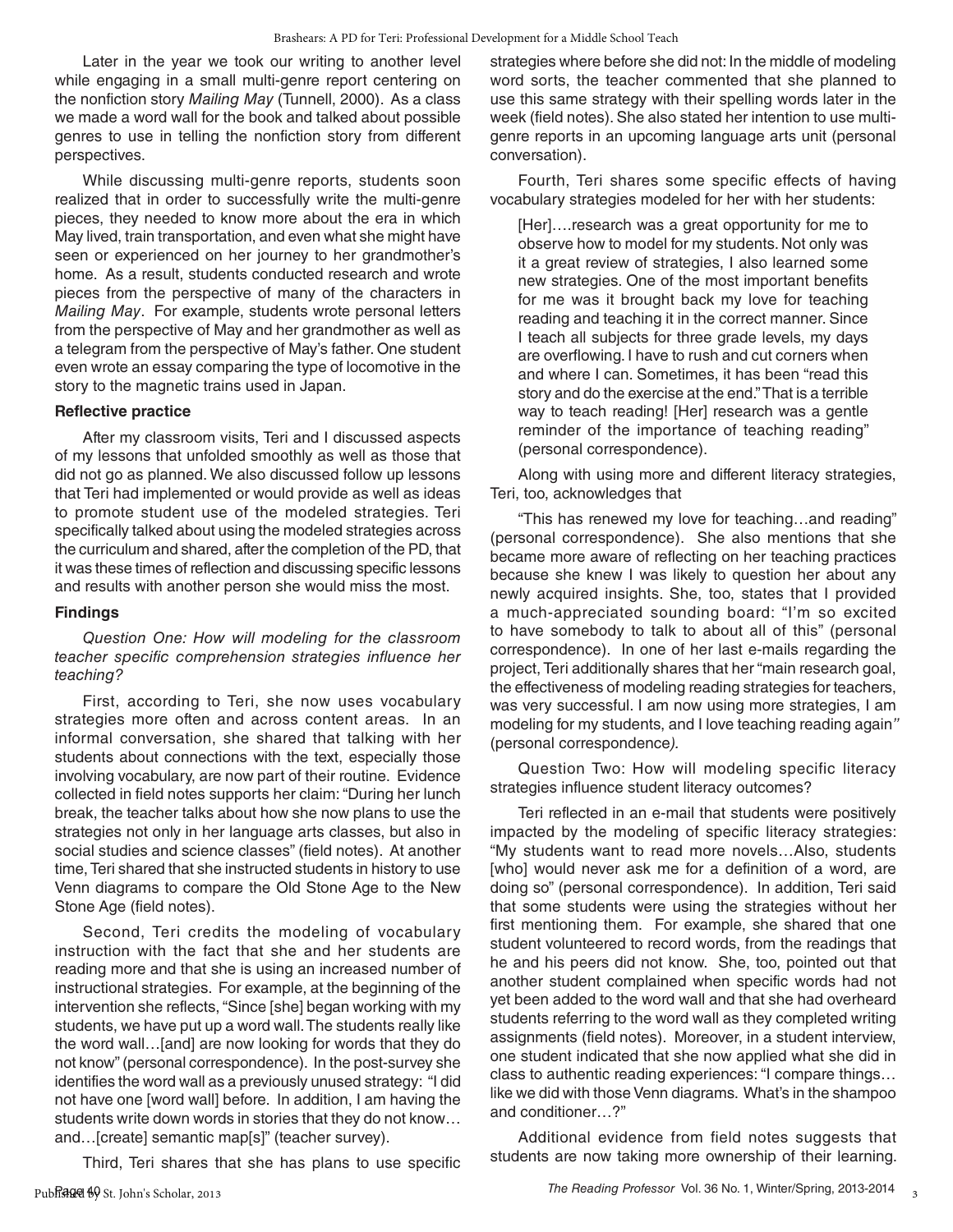For example one student commented, "We need to put these words on the word wall" (field notes). Comparison of the student pre- and post-surveys also provide evidence: In the pre-test, one student out of seven said that she wrote down a word that she did not know, but in the post survey four out of seven said that they now use this technique. Also, in the beginning only three out of seven said they looked up word meanings and now all seven out of seven students indicate they use the computer to find word definitions (student survey).

# *Question Three: How will scaffolding for the teacher affect students' attitudes toward reading and writing?*

In the following statement, Teri reflected on her students' attitudes toward unknown words: "They are now looking for words that they do not know. I believe they want to plaster our classroom walls with words!" She also recalled, when no one knew the definition of "initiative," some students looked up the definition of the word and shared it with the class while another student explained that "…the girl [in the book] took initiative by trying to get a job at the department store." Teri said that still another student suggested that the class place the word "initiative" on the word wall (field notes).

 With this type of student participation in mind, Teri insisted that her students' attitudes toward learning improved. For example, she said that "…[I]t [modeling of strategies] has infused my students with interest…" (personal correspondence). Some students, however, were reluctant to acknowledge change in their attitude toward reading. In an exit interview, five students said they read more after the intervention, but only three students said that they like reading more and one student said he read less than before. Another student, even while acknowledging that she read more, qualified her answer: "I like reading a little bit more than I used to. I said a *bit* more".

Amidst a general reluctance in acknowledging the enjoyment of reading, some students admitted that they had discovered unexpected pleasure in reading and/or writing. Specifically, one student commented that she had discovered this year that she "kind of liked" poetry and said "I read everything now…like cereal boxes…shampoo bottles…" (student interview). The same student also revealed, after finding "a little kid's book" on the bus, she read it several times to herself and then read it to her younger neighbor. She specifically added that she read it aloud in different voices "like you did in class" (student interview).

Another student talked about how he currently relates to books: "Now I really think about the facts…what the character does. How he feels throughout the story…who he talks to… who he hangs out with…" (field notes). He also shared his depth of feeling as he connected to characters in a story: "You know, it's like everything that's happened to that character happened to me" (student interview). Still another student talked about reading a book from a series that he chose to read on his own (student interview).

https://scholar.org/col.arg/col.arg/col.arg/col.arg/col.arg/col.arg/col.arg/col.arg/col.arg/col.arg/col.arg/col<br>https://scholar.stjohns.edu/thereadingprofessor/vol36/iss19<sub>1</sub>2013-2014 One of the students commented that his attitude toward reading had "changed" and that he read "[m]ore, of course… It's [now] more of a force of habit…you taught me to make connections." He also said he liked to read if… "there is

anything in that subject I can relate to" and that he liked "comparing my life to the book." Another simply said she "relates to books more" (student interview).

Through his actions, still another student indicated that he was now more interested in reading. For example, at one point a student asked if I owned any other books, like *Mailing May*, in which people had been mailed. When I provided him with a copy of *Henry's Freedom Box* (Levine, 2007), Teri and I were both pleasantly surprised when he asked if he could not only keep the book to read but also use the computer to find out more information on his own.

Another rewarding moment came when a student talked about going online to locate information for a bio-poem about Johnny Cash, his hero. After reading *Mailing May*, he also spoke about searching the Internet to learn more about trains and his discovery of magnetic trains in Japan (field notes).

Teri and I took notice when one student volunteered to read aloud a letter she created for a class multi-genre report (field notes). Teri later recalled that this was the first time she remembered the student ever volunteering to share information in class.

On the whole, students commented that they read more often and that they read a greater variety of genres than did before the intervention. Teri also shared that "[M]y students had their self-esteem and their reading levels boosted to a higher level" (personal correspondence).

#### **Conclusions**

Findings from this study suggest that the influence of this particular professional development, through the modeling of specific reading strategies targeting vocabulary and comprehension, was a positive experience for Teri and her students. Specifically, evidence from field notes and Teri's own comments indicates that she now uses researched based strategies more often and across content areas. In addition, students' test scores in reading as well as in writing were overall higher and that, on the whole, students perceived reading and writing more positively. According to Cohen and Hill (2000), these results may not be unexpected: They explain that "… studies suggest that when educational improvement is focused on learning and teaching academic content, and when curriculum for improving teaching overlaps with curriculum and assessment for students, teaching practice and student performance are likely to improve" (p. 330).

While additional research is needed to examine the effectiveness of a one-on-one PD design, based on information gathered, this study contributes to the literature in that it offers possible correlations between Teri's PD and teacher use of strategies, the PD and student attitude toward reading, as well as the PD and student academic progress. Perhaps, Teri's final comments best reflect the findings regarding Teri's PD: "…not only are my students learning, I am learning as well. This has renewed my love for teaching… and reading, and it has infused my students with interest. This in itself is a BIG accomplishment."